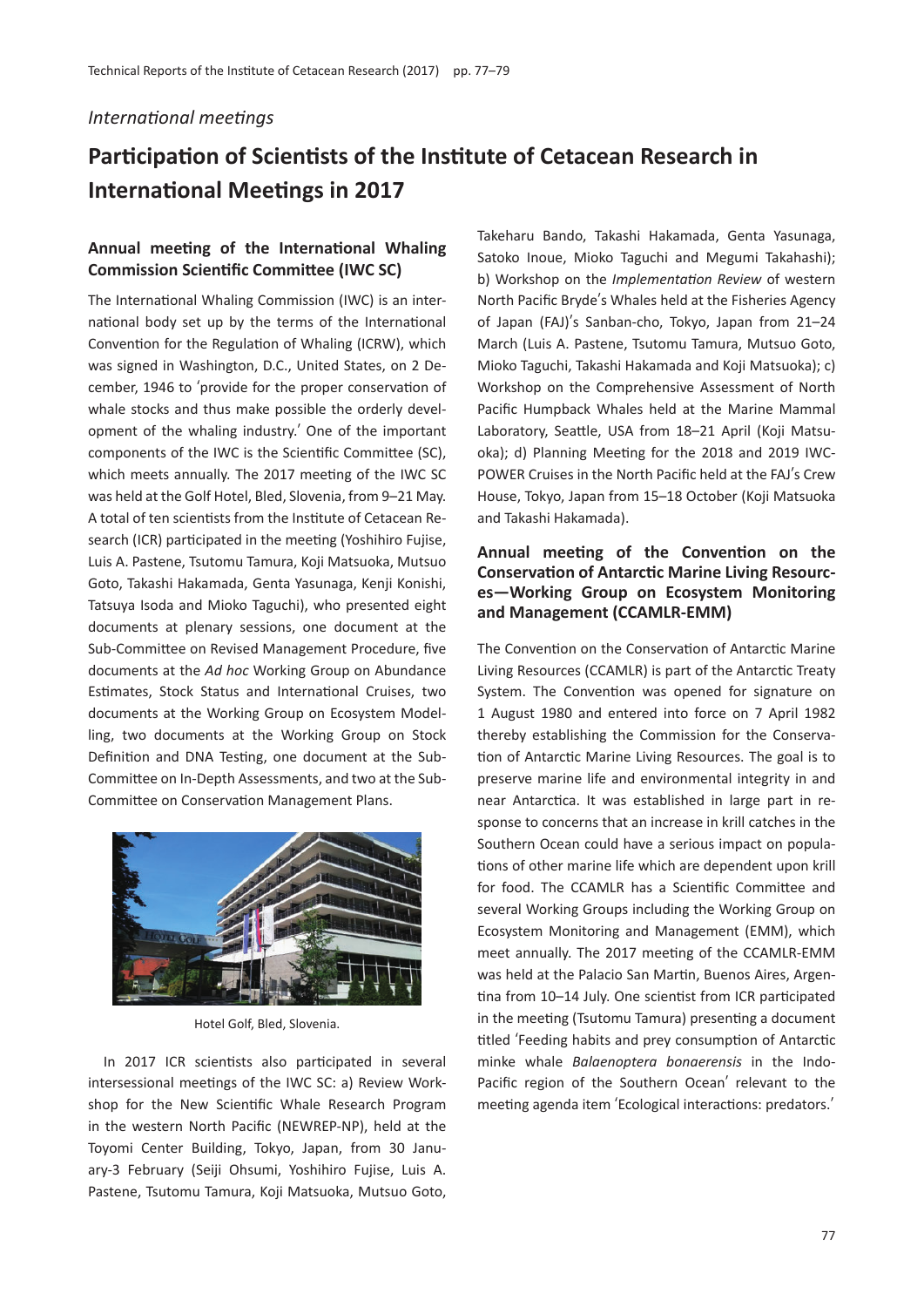

Palacio San Martin, Buenos Aires, Argentina.

#### **XIIth Scientific Committee for Antarctic Research (SCAR) Biology Symposium**

The Scientific Committee on Antarctic Research (SCAR) is an interdisciplinary body of the International Council for Science (ICSU). It was established in February 1958. SCAR is charged with initiating, developing and coordinating scientific research in the Antarctic region. The scientific business of SCAR is conducted by its Standing Scientific Groups. SCAR also provides scientific advice to the Antarctic Treaty Consultative Meetings and other organizations on issues of science and conservation affecting the management of Antarctica and the Southern Ocean. The XIIth SCAR Biology Symposium was held at the University of Leuven, Leuven, Belgium from 10–14 July 2017. One scientist from ICR participated in the meeting (Luis A. Pastene) who presented the study titled ʻCetacean as indicators of historical and current changes in the Antarctic ecosystem' as an oral presentation at the session ʻDistribution and trends of top predators.' He was also coauthor of the study titled ʻChanges in circumpolar spatial distribution of baleen whales in the Antarctic from 1980s to 2000s,' which was presented as a poster at the session ʻLarge scale analyses of spatial diversity pattern.'



Leuven University, Leuven, Belgium.

#### **Annual meeting of the North Pacific Marine Science Organization (PICES)**

The North Pacific Marine Science Organization (PICES) is an intergovernmental organization that promotes and coordinates marine scientific research in the North Pacific Ocean and provides a mechanism for information and data exchange among scientists in its member countries. The 2017 meeting of the PICES was held at the Far Eastern Federal University, Vladivostok, Russia from 22 September-1 October. One scientist from ICR participated in the meeting (Tsutomu Tamura) presenting the study titled ʻEstimation of prey consumption by cetaceans in the western North Pacific-Update of Hunt *et al.* (2000)' as an oral presentation at the session ʻSeasonal and climatic influences on prey consumption by marine birds, mammals and predatory fishes.' He was also co-author of another study titled ʻSpatial estimation of prey consumption by sei whales in the western North Pacific during the summers of 2008–2009: Density surface model approach,' also presented to the meeting.



Far Eastern Federal University, Vladivostok, Russia.

# **22nd Biennial Meeting of the Society for Marine Mammalogy (SMM)**

The Society for Marine Mammalogy (SMM) was founded in 1981 and is the largest international association of marine mammal scientists in the world. The mission of the SMM is to promote the global advancement of marine mammal science and contribute to its relevance and impact in education, conservation and management. The 22<sup>nd</sup> Biennial meeting of the SMM was held at the Halifax World Trade and Convention Centre, Halifax, Nova Scotia, Canada from 23–27 October 2017. One scientist from ICR participated in the meeting (Kenji Konishi) presenting the study ʻMovements of satellite monitored Antarctic minke whales inside and along the ice edge at the feeding area in the Pacific sector of the Antarctic Circle,' as a poster at